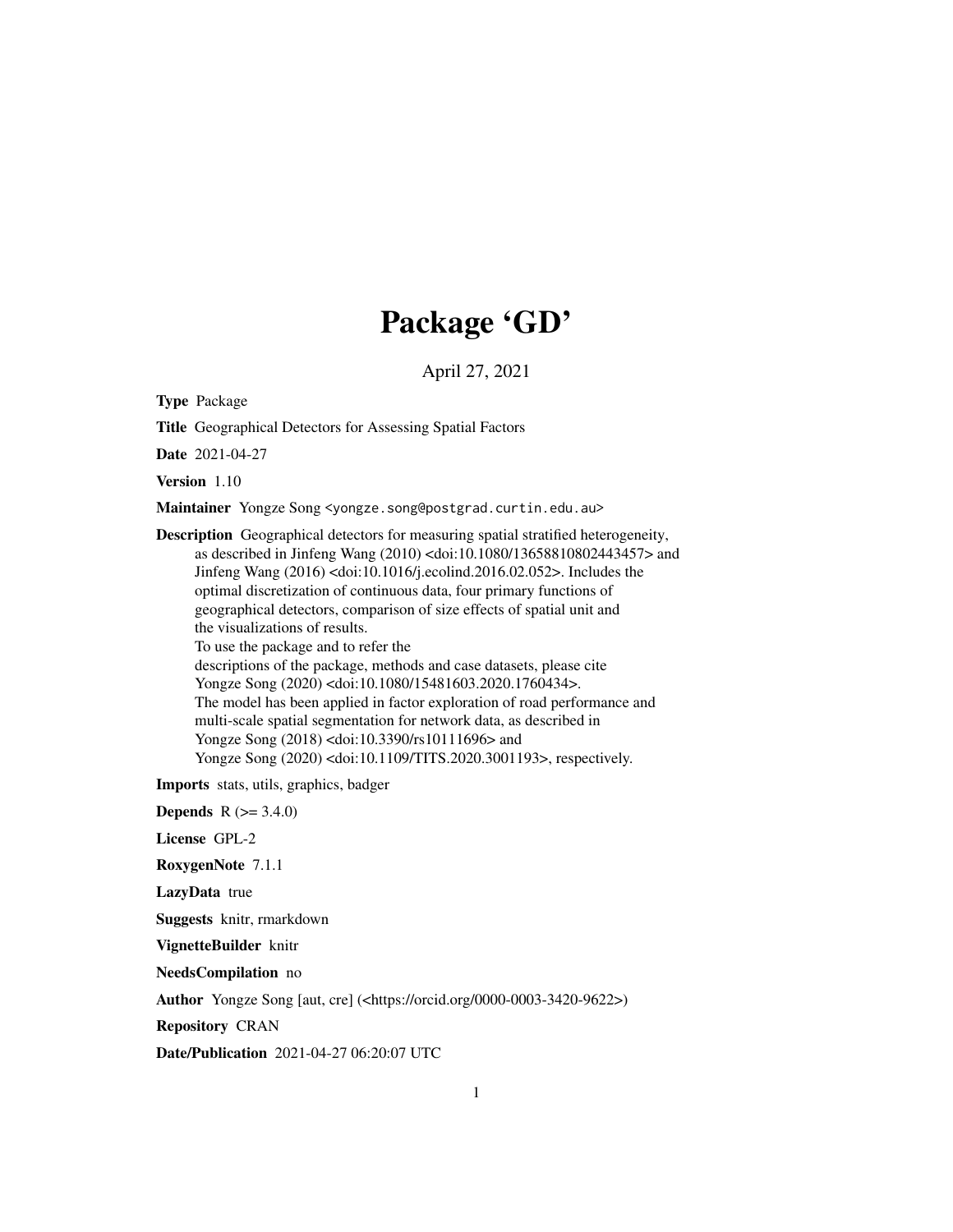## <span id="page-1-0"></span>R topics documented:

| Index |  |  |  |  |  |  |  |  |  |  |  |  |  |  |  |  |  |  |  | 12 |
|-------|--|--|--|--|--|--|--|--|--|--|--|--|--|--|--|--|--|--|--|----|
|       |  |  |  |  |  |  |  |  |  |  |  |  |  |  |  |  |  |  |  |    |
|       |  |  |  |  |  |  |  |  |  |  |  |  |  |  |  |  |  |  |  |    |
|       |  |  |  |  |  |  |  |  |  |  |  |  |  |  |  |  |  |  |  |    |
|       |  |  |  |  |  |  |  |  |  |  |  |  |  |  |  |  |  |  |  |    |
|       |  |  |  |  |  |  |  |  |  |  |  |  |  |  |  |  |  |  |  |    |
|       |  |  |  |  |  |  |  |  |  |  |  |  |  |  |  |  |  |  |  |    |
|       |  |  |  |  |  |  |  |  |  |  |  |  |  |  |  |  |  |  |  |    |
|       |  |  |  |  |  |  |  |  |  |  |  |  |  |  |  |  |  |  |  |    |
|       |  |  |  |  |  |  |  |  |  |  |  |  |  |  |  |  |  |  |  |    |
|       |  |  |  |  |  |  |  |  |  |  |  |  |  |  |  |  |  |  |  |    |
|       |  |  |  |  |  |  |  |  |  |  |  |  |  |  |  |  |  |  |  |    |
|       |  |  |  |  |  |  |  |  |  |  |  |  |  |  |  |  |  |  |  |    |

disc *Generates discretization parameters for continuous data.*

#### Description

Function for discretizing continuous data and obtaining the different outputs, including discretization intervals, numbers of values within intervals, and visualization of discretization.

#### Usage

```
disc(var, n, method = "quantile", ManualItv)
## S3 method for class 'disc'
print(x, ...)
## S3 method for class 'disc'
plot(x, \ldots)
```
#### Arguments

| var       | A numeric vector of continuous variable |
|-----------|-----------------------------------------|
| n         | The numeber of intervals                |
| method    | A character of discretization method    |
| ManualItv | A numeric vector of manual intervals    |
| x         | A list of disc result                   |
|           | Ignore                                  |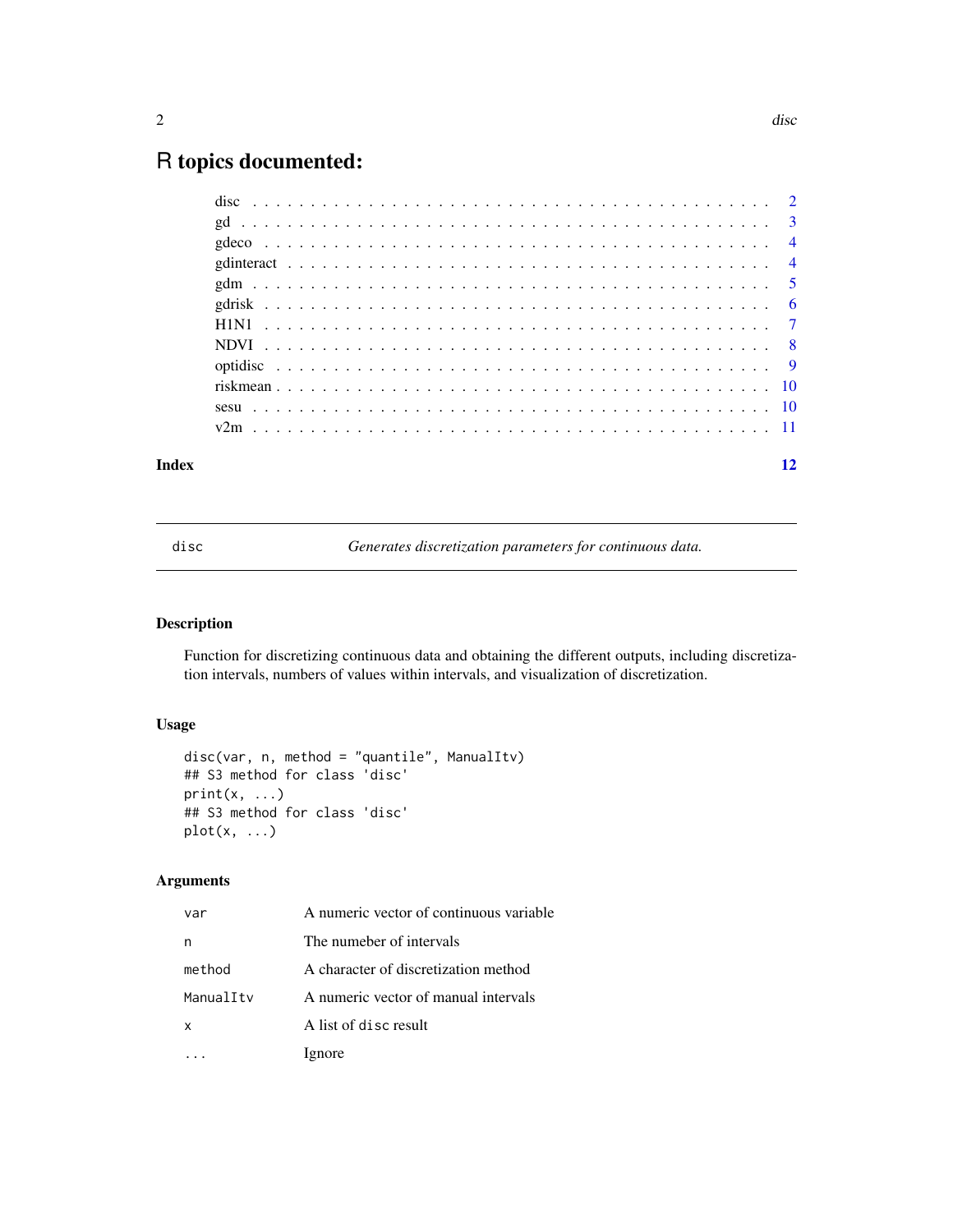#### Examples

```
## method is default (quantile); number of intervals is 4
ds1 <- disc(ndvi_40$Tempchange, 4)
ds1
## method is equal; number of intervals is 4
ds2 <- disc(ndvi_40$Tempchange, 4, method = "equal")
## method is manual; number of intervals is 4
manualitv1 <- c(-0.5, 0, 1, 2, 4)ds3 <- disc(ndvi_40$Tempchange, 4, method = "manual", ManualItv = manualitv1)
```
gd *Geographical detectors: factor detector.*

#### Description

Function for calculating power determinant using factor detector of geographical detectors and visualization.

#### Usage

```
gd(formula, data = NULL)
## S3 method for class 'gd'
print(x, \ldots)## S3 method for class 'gd'
plot(x, sig = TRUE, ...)
```
#### Arguments

| formula  | A formula of response and explanatory variables                                                                                                   |
|----------|---------------------------------------------------------------------------------------------------------------------------------------------------|
| data     | A data frame includes response and explanatory variables                                                                                          |
| X        | A list of factor detector results                                                                                                                 |
| sig      | If TRUE, only spatial associations that are significant at the 0.05 level will be<br>plotted; If FALSE, all spatial associations will be plotted. |
| $\cdots$ | Ignore                                                                                                                                            |

#### Examples

 $g1 \leq-gd(NDVIchange \sim Climatezone + Mining, data = ndvi_40)$ g1 plot(g1)

<span id="page-2-0"></span> $gd$  3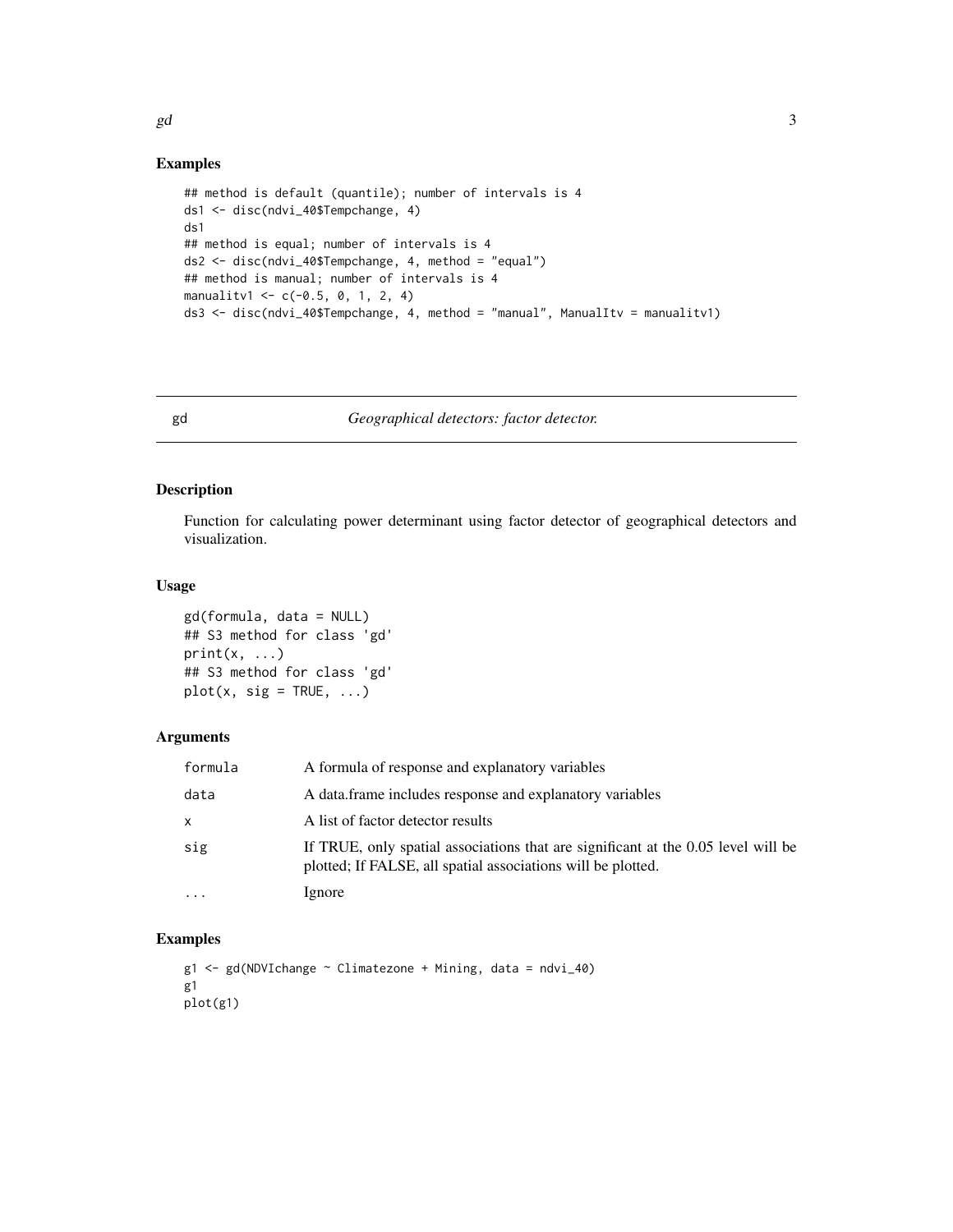<span id="page-3-0"></span>

#### Description

Function for ecological detector calculation, ecological matrix and visulization.

#### Usage

```
gdeco(formula, data = NULL)
## S3 method for class 'gdeco'
print(x, \ldots)## S3 method for class 'gdeco'
plot(x, ...)
```
#### Arguments

| formula      | A formula of response and explanatory variables          |
|--------------|----------------------------------------------------------|
| data         | A data frame includes response and explanatory variables |
| $\mathsf{x}$ | A list of ecological detector results                    |
|              | Ignore                                                   |

#### Examples

```
ge1 <- gdeco(NDVIchange ~ Climatezone + Mining, data = ndvi_40)
ge1
data <- ndvi_40[,1:3]
ge2 < - gece(NDV1change ~ ., data = data)ge2
```
gdinteract *Geographical detectors: interaction detector.*

#### Description

Function for interaction detector calculation and visualization. The types of interactions include "Enhance, nonlinear", "Independent", "Enhance, bi-", "Weaken, uni-" and "Weaken, nonlinear".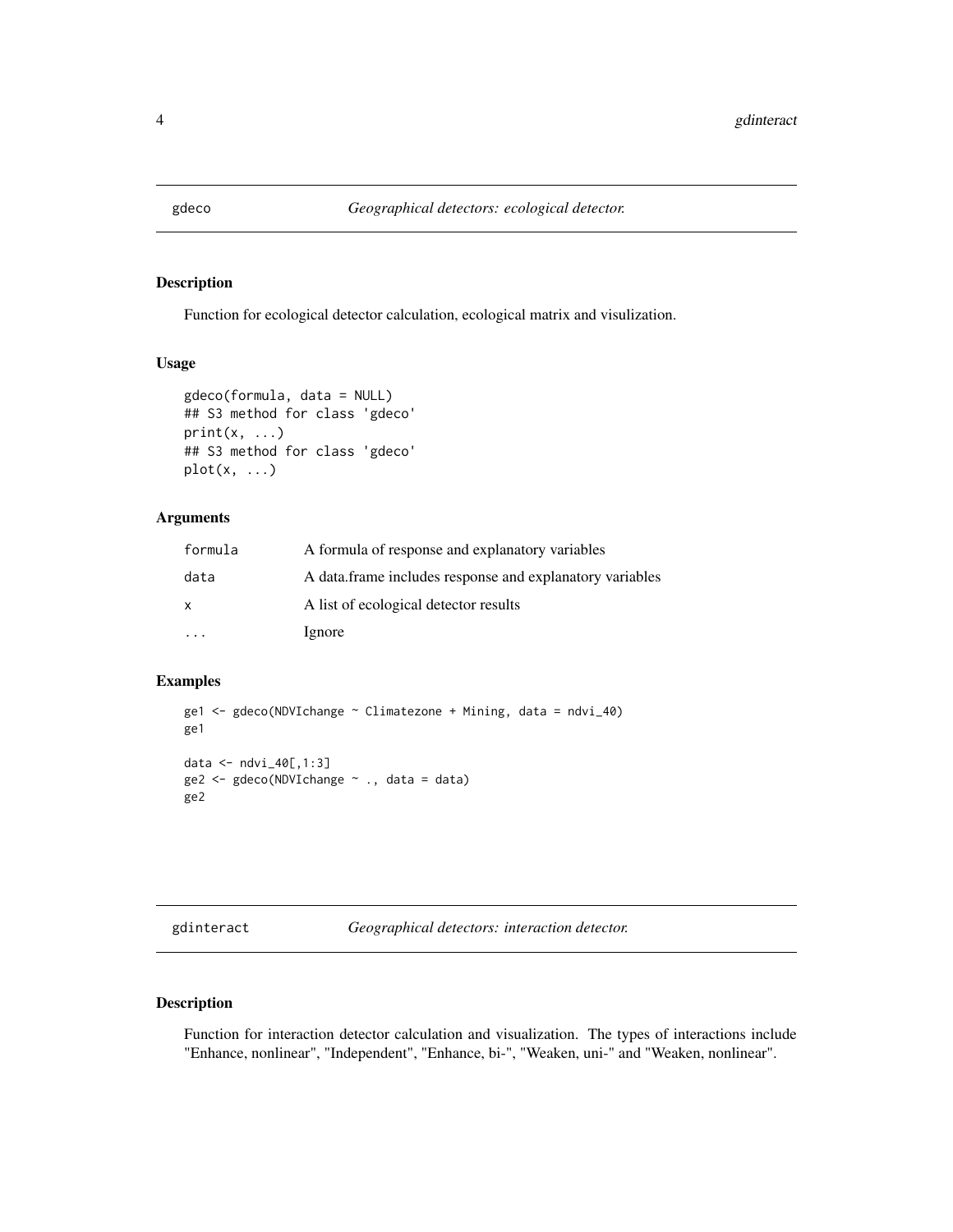<span id="page-4-0"></span>gdm  $5$ 

### Usage

```
gdinteract(formula, data = NULL)
## S3 method for class 'gdinteract'
print(x, \ldots)## S3 method for class 'gdinteract'
plot(x, \ldots)
```
### Arguments

| formula      | A formula of response and explanatory variables          |
|--------------|----------------------------------------------------------|
| data         | A data frame includes response and explanatory variables |
| $\mathsf{x}$ | A list of interaction detector results                   |
|              | Ignore                                                   |

#### Examples

```
gi1 <- gdinteract(NDVIchange ~ Climatezone + Mining, data = ndvi_40)
gi1
data <- ndvi_40[,1:3]
gi2 <- gdinteract(NDVIchange \sim ., data = data)
gi2
```

| v |
|---|
|---|

Geographical detectors: a one-step function.

#### Description

A one-step function for optimal discretization and geographical detectors for multiple variables and visualization.

#### Usage

```
gdm(formula, continuous_variable = NULL, data = NULL, discmethod, discitv)
## S3 method for class 'gdm'
print(x, \ldots)## S3 method for class 'gdm'
plot(x, \ldots)
```
#### Arguments

formula A formula of response and explanatory variables continuous\_variable

A vector of continuous variable names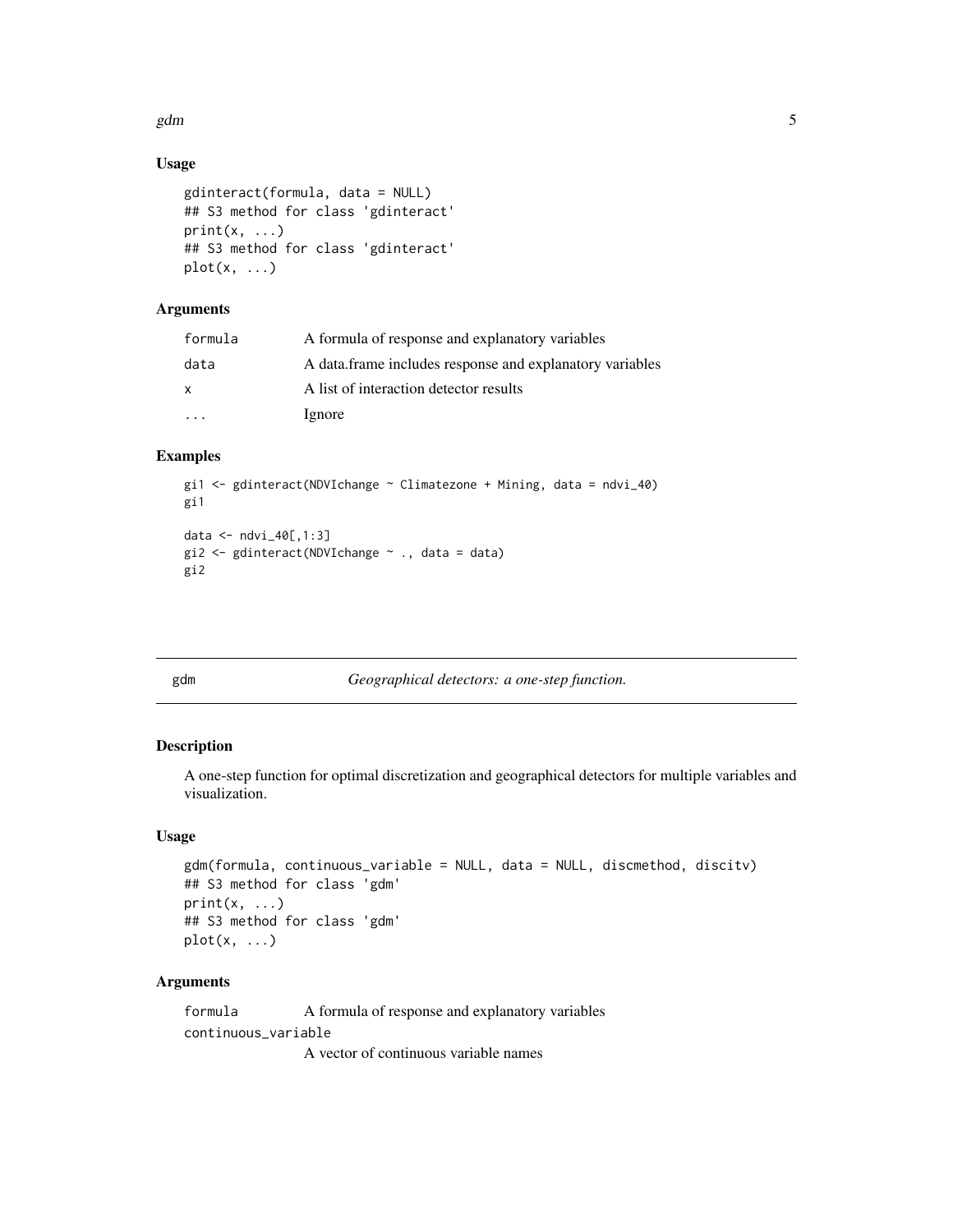<span id="page-5-0"></span>6 gdrisk stofboard in the second control of the second control of the second control of the second control of the second control of the second control of the second control of the second control of the second control of th

| data       | A data frame includes response and explanatory variables |
|------------|----------------------------------------------------------|
| discmethod | A character vector of discretization methods             |
| discity    | A numeric vector of numbers of intervals                 |
| X          | A list of gdm result                                     |
|            | Ignore                                                   |

#### Examples

```
###############
## NDVI: ndvi_40
###############
## set optional parameters of optimal discretization
## optional methods: equal, natural, quantile, geometric, sd and manual
discmethod <- c("equal","quantile")
discitv \leq c(4:5)## "gdm" function
ndvigdm <- gdm(NDVIchange ~ Climatezone + Mining + Tempchange,
               continuous_variable = c("Tempchange"),
               data = ndvi_40,discmethod = discmethod, discitv = discitv)
ndvigdm
plot(ndvigdm)
## Not run:
#############
## H1N1: h1n1_100
#############
## set optional parameters of optimal discretization
discmethod <- c("equal","natural","quantile")
discitv <-c(4:6)continuous_variable <- colnames(h1n1_100)[-c(1,11)]
## "gdm" function
h1n1gdm \leq gdm(H1N1 \sim .,
               continuous_variable = continuous_variable,
               data = h1n1_100,
               discmethod = discmethod, discitv = discitv)
h1n1gdm
plot(h1n1gdm)
## End(Not run)
```
gdrisk *Geographical detectors: risk detector.*

#### Description

Function for risk detector calculation, risk matrix and visualization.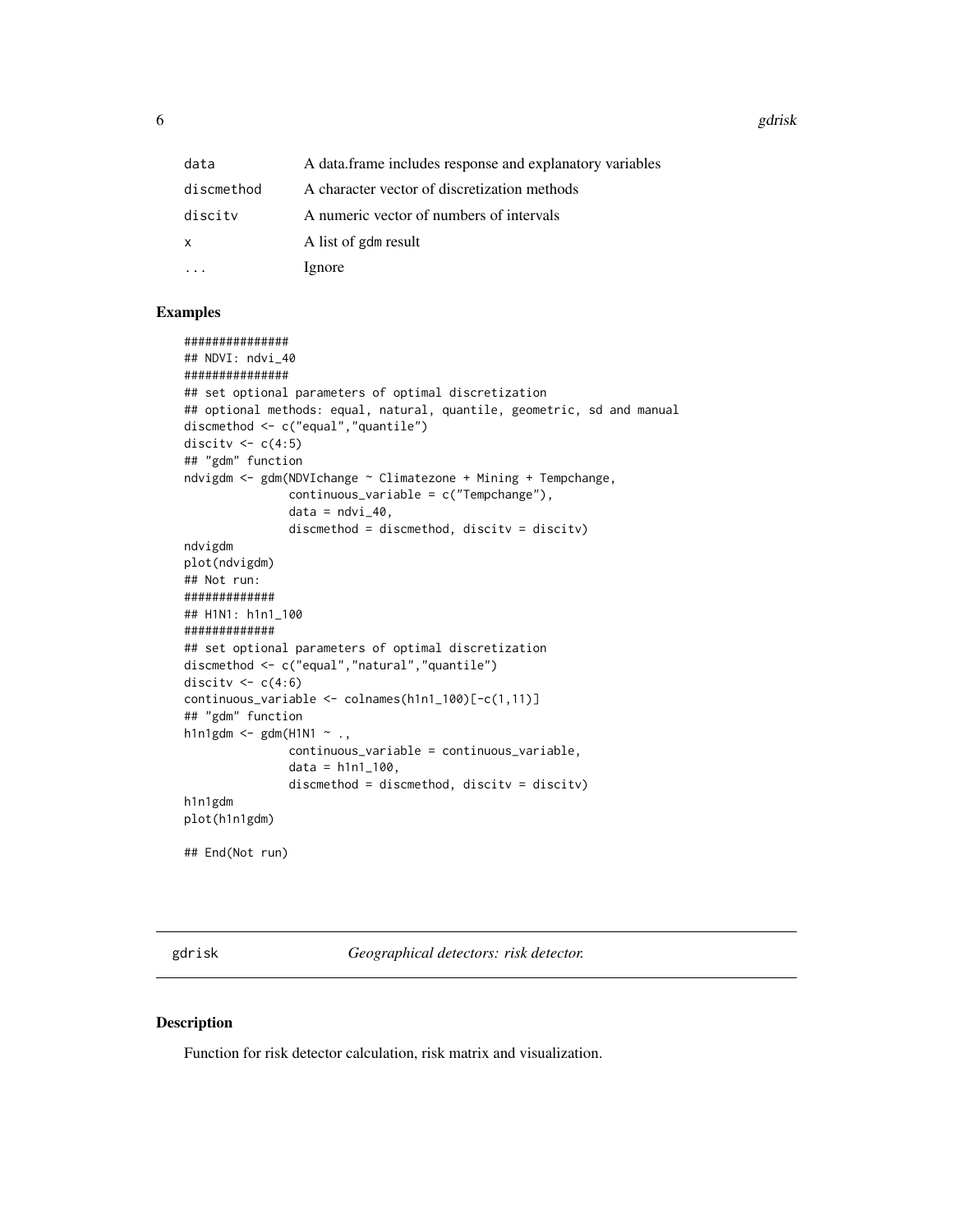#### <span id="page-6-0"></span> $H1N1$  7

#### Usage

```
gdrisk(formula, data = NULL)
## S3 method for class 'gdrisk'
print(x, \ldots)## S3 method for class 'gdrisk'
plot(x, \ldots)
```
#### Arguments

| formula | A formula of response and explanatory variables          |
|---------|----------------------------------------------------------|
| data    | A data frame includes response and explanatory variables |
| X       | A list of risk detector results                          |
|         | Ignore                                                   |

#### Examples

```
gr1 <- gdrisk(NDVIchange ~ Climatezone + Mining, data = ndvi_40)
gr1
plot(gr1)
data <- ndvi_40[,1:3]
gr2 <- gdrisk(NDVIchange ~ ., data = data)
gr2
```
H1N1 *Spatial datasets of H1N1 flu incidences*

#### Description

"H1N1" dataset is the provincial statistical incidences of influenza A virus subtype H1N1 in China in 2013. This dataset consists of H1N1 incidences and potential variables sampled from four sizes of spatial grid units, including 10 km, 20 km, 50 km and 100 km. The references of more details and data sources will be added.

#### Usage

h1n1\_50 h1n1\_100

h1n1\_150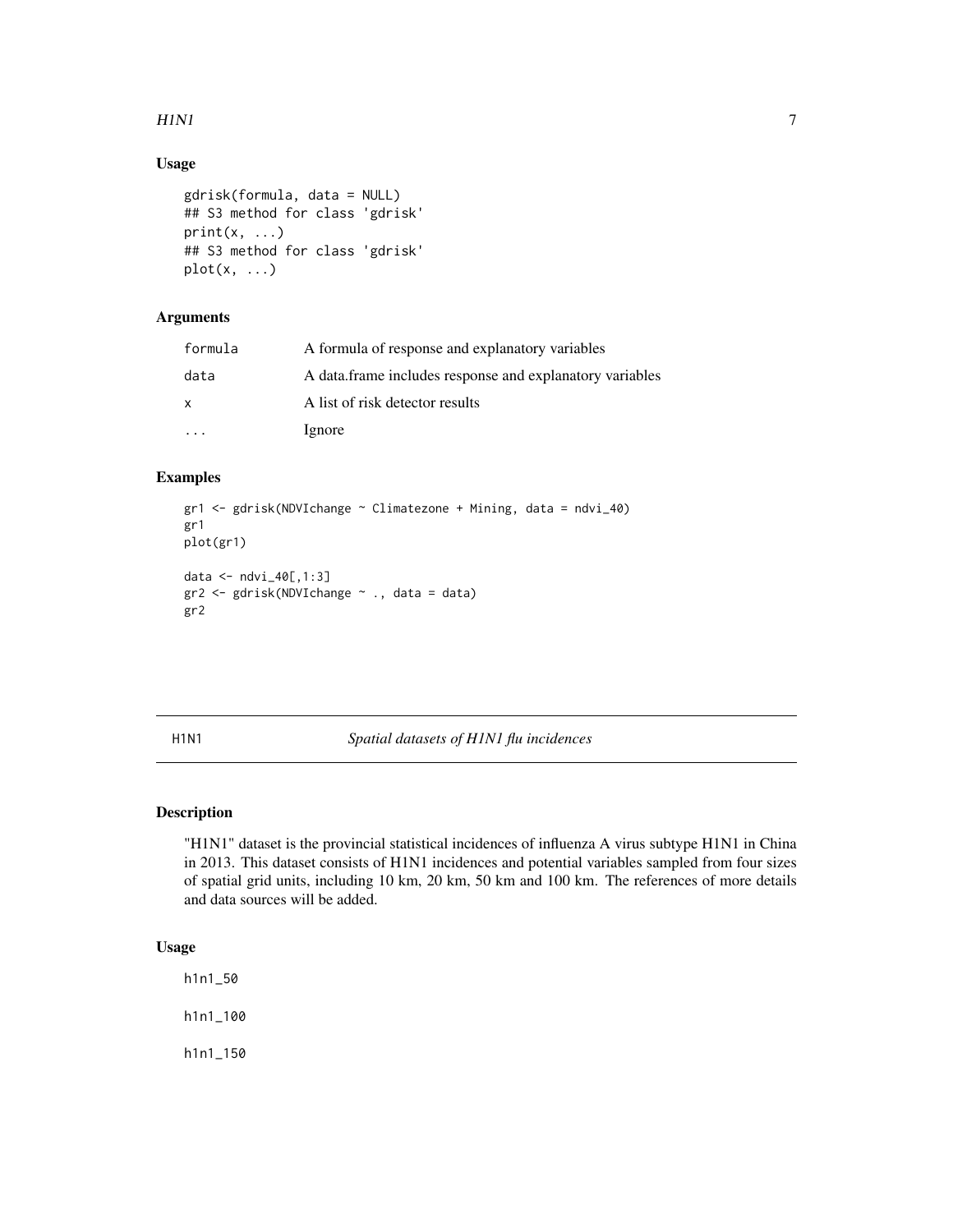#### <span id="page-7-0"></span>Format

h1n1\_50: A data frame with 3977 rows and 11 variables h1n1\_100: A data frame with 987 rows and 11 variables h1n1\_150: A data frame with 443 rows and 11 variables

An object of class data.frame with 987 rows and 11 columns.

An object of class data. frame with 443 rows and 11 columns.

#### Author(s)

Yongze Song <yongze.song@postgrad.curtin.edu.au>

NDVI *Spatial datasets of vegetation index changes.*

#### Description

"NDVI" dataset is the NDVI change data from 2010 to 2014 in Inner Mongolia, China. This dataset consists of NDVI change and potential variables sampled from six sizes of spatial grid units, including 5 km, 10 km, 20 km, 30 km, 40 km and 50 km. The references of more details and data sources will be added.

#### Usage

ndvi\_5 ndvi\_10 ndvi\_20 ndvi\_30 ndvi\_40 ndvi\_50

#### Format

ndvi\_5: A data frame with 46295 rows and 7 variables ndvi\_10: A data frame with 11567 rows and 7 variables ndvi\_20: A data frame with 2892 rows and 7 variables ndvi\_30: A data frame with 1290 rows and 7 variables ndvi\_40: A data frame with 713 rows and 7 variables ndvi\_50: A data frame with 469 rows and 7 variables

An object of class data. frame with 11567 rows and 7 columns.

An object of class data. frame with 2892 rows and 7 columns.

An object of class data. frame with 1290 rows and 7 columns.

An object of class data. frame with 713 rows and 7 columns.

An object of class data. frame with 469 rows and 7 columns.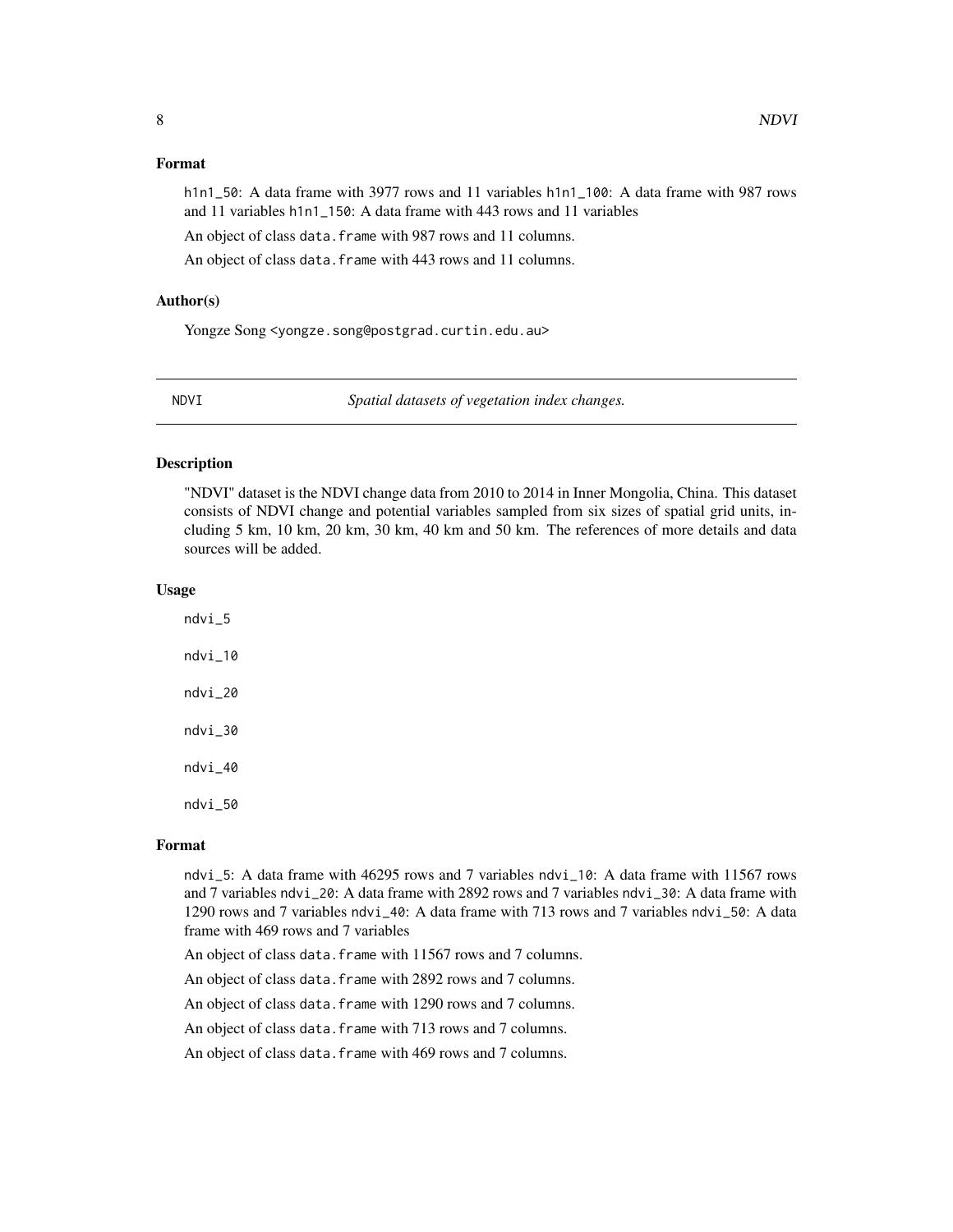#### <span id="page-8-0"></span>optidisc and the set of the set of the set of the set of the set of the set of the set of the set of the set of the set of the set of the set of the set of the set of the set of the set of the set of the set of the set of

#### Author(s)

Yongze Song <yongze.song@postgrad.curtin.edu.au>

optidisc *Optimal discretization for continuous variables and visualization.*

#### Description

Optimal discretization for continuous variables and visualization.

#### Usage

```
optidisc(formula, data,
        discmethod = discmethod, discitv = discitv)
## S3 method for class 'optidisc'
print(x, \ldots)## S3 method for class 'optidisc'
plot(x, \ldots)
```
#### Arguments

| formula      | A formula of response and explanatory variables, where the explanatory vari-<br>ables must be continuous variables to be discretized. |
|--------------|---------------------------------------------------------------------------------------------------------------------------------------|
| data         | A data frame includes response and explanatory variables                                                                              |
| discmethod   | A character vector of discretization methods                                                                                          |
| discity      | A numeric vector of numbers of intervals                                                                                              |
| $\mathsf{x}$ | A list of optidisc result                                                                                                             |
|              | Ignore                                                                                                                                |

#### Examples

```
## set optional discretization methods and numbers of intervals
# optional methods: equal, natural, quantile, geometric, sd and manual
discmethod <- c("equal","quantile")
discitv \leftarrow c(4:5)
## optimal discretization
odc1 <- optidisc(NDVIchange ~ Tempchange, ndvi_40, discmethod, discitv)
odc1
plot(odc1)
```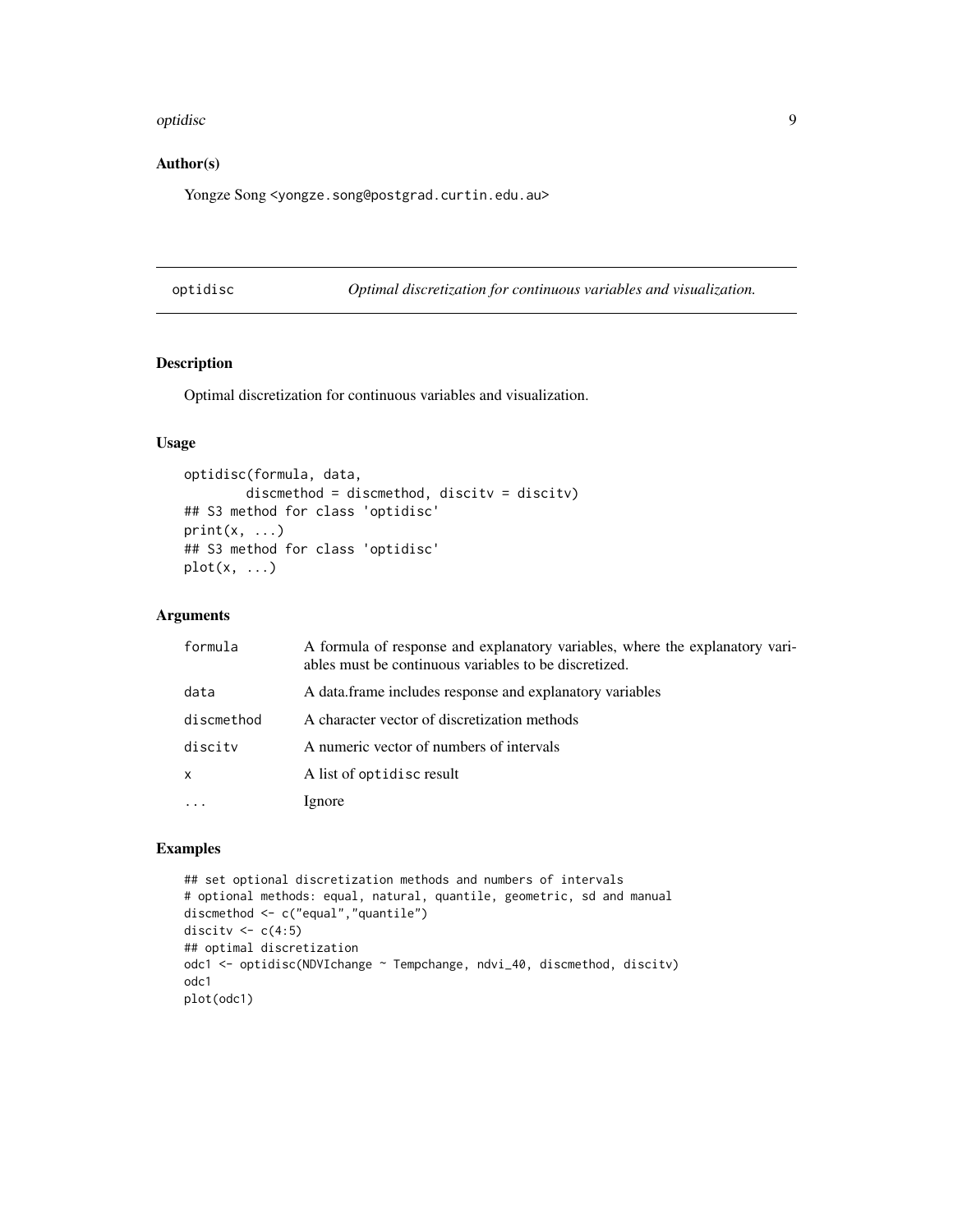<span id="page-9-0"></span>

#### Description

Function for calculating risk means within intervals and visualization.

#### Usage

```
riskmean(formula, data = NULL)
## S3 method for class 'riskmean'
print(x, \ldots)## S3 method for class 'riskmean'
plot(x, \ldots)
```
#### Arguments

| formula | a formula of response and explanatory variables           |
|---------|-----------------------------------------------------------|
| data    | a data. frame includes response and explanatory variables |
| x       | a list of risk mean values                                |
|         | ignore                                                    |

#### Examples

```
rm1 <- riskmean(NDVIchange ~ Climatezone + Mining, data = ndvi_40)
rm1
plot(rm1)
data <- ndvi_40[,1:3]
rm2 <- riskmean(NDVIchange ~ ., data = data)
rm2
```
sesu *Comparison of size effects of spatial units.*

#### Description

Function for comparison of size effects of spatial units in spatial heterogeneity analysis.

#### Usage

sesu(gdlist, su)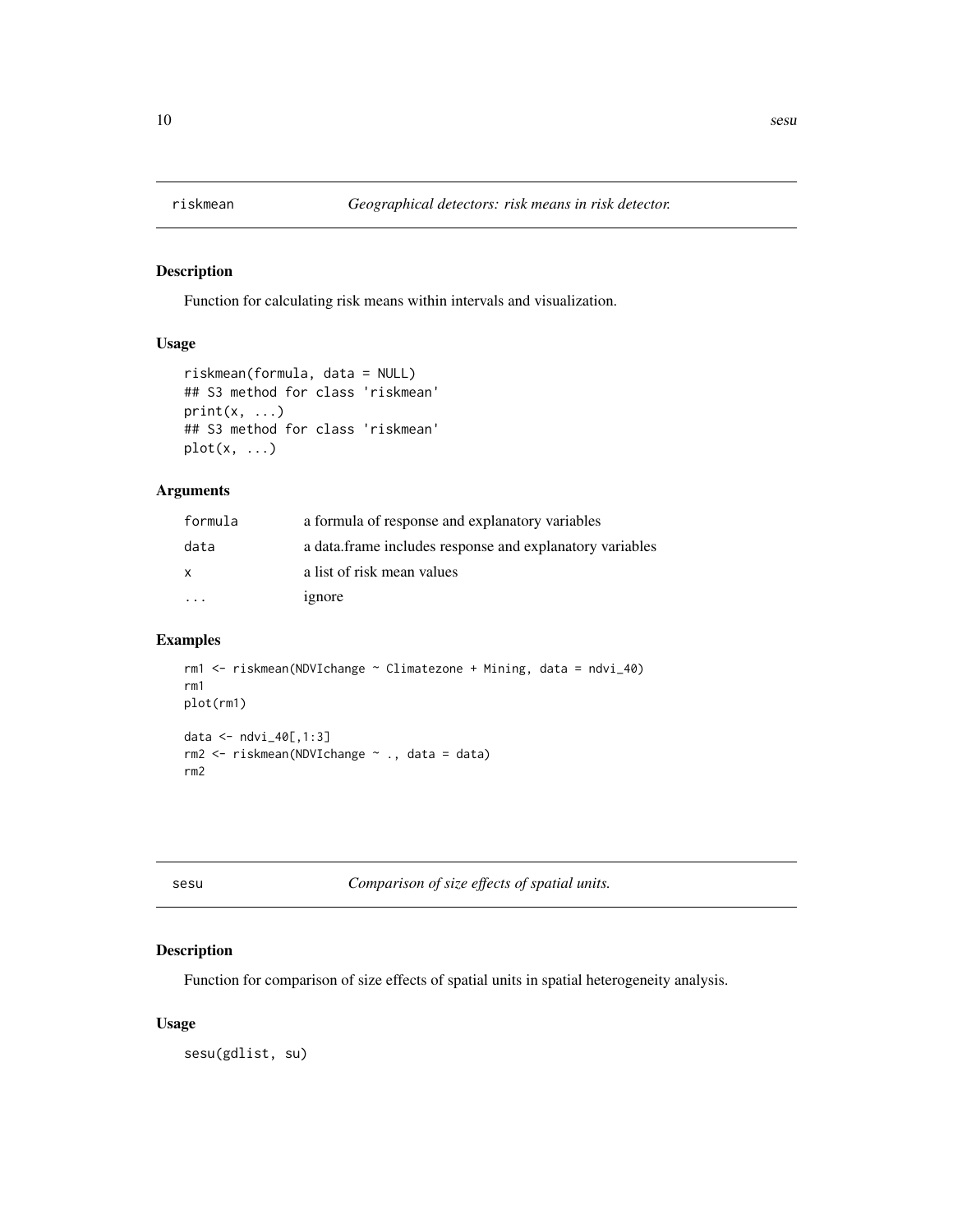<span id="page-10-0"></span> $v2m$  11

#### Arguments

| gdlist | A list of gdm result or gd result  |
|--------|------------------------------------|
| su     | A vector of sizes of spatial units |

#### Examples

```
ndvilist <- list(ndvi_30, ndvi_40, ndvi_50)
su <-c(30, 40, 50) ## sizes of spatial units
## "gdm" function
gdlist <- lapply(ndvilist, function(x){
 gdm(NDVIchange \sim \text{Climatezone} + \text{Mining}, data = x)})
sesu(gdlist, su) ## size effects of spatial units
```
v2m *Converts a vector to a lower triangular matrix.*

#### Description

The function v2m is used in the functions gdrisk, gdinteract and gdeco for converting a vector is from the results of the risk detector result, interaction detector result or ecological detector to a lower triangular matrix.

#### Usage

v2m(vec, diag = FALSE)

#### Arguments

| vec  | A data frame of risk/interaction/ecological detector result of a strata variable |
|------|----------------------------------------------------------------------------------|
| diag | TRUE/FALSE, indicating if the output matrix is a diagonal matrix.                |